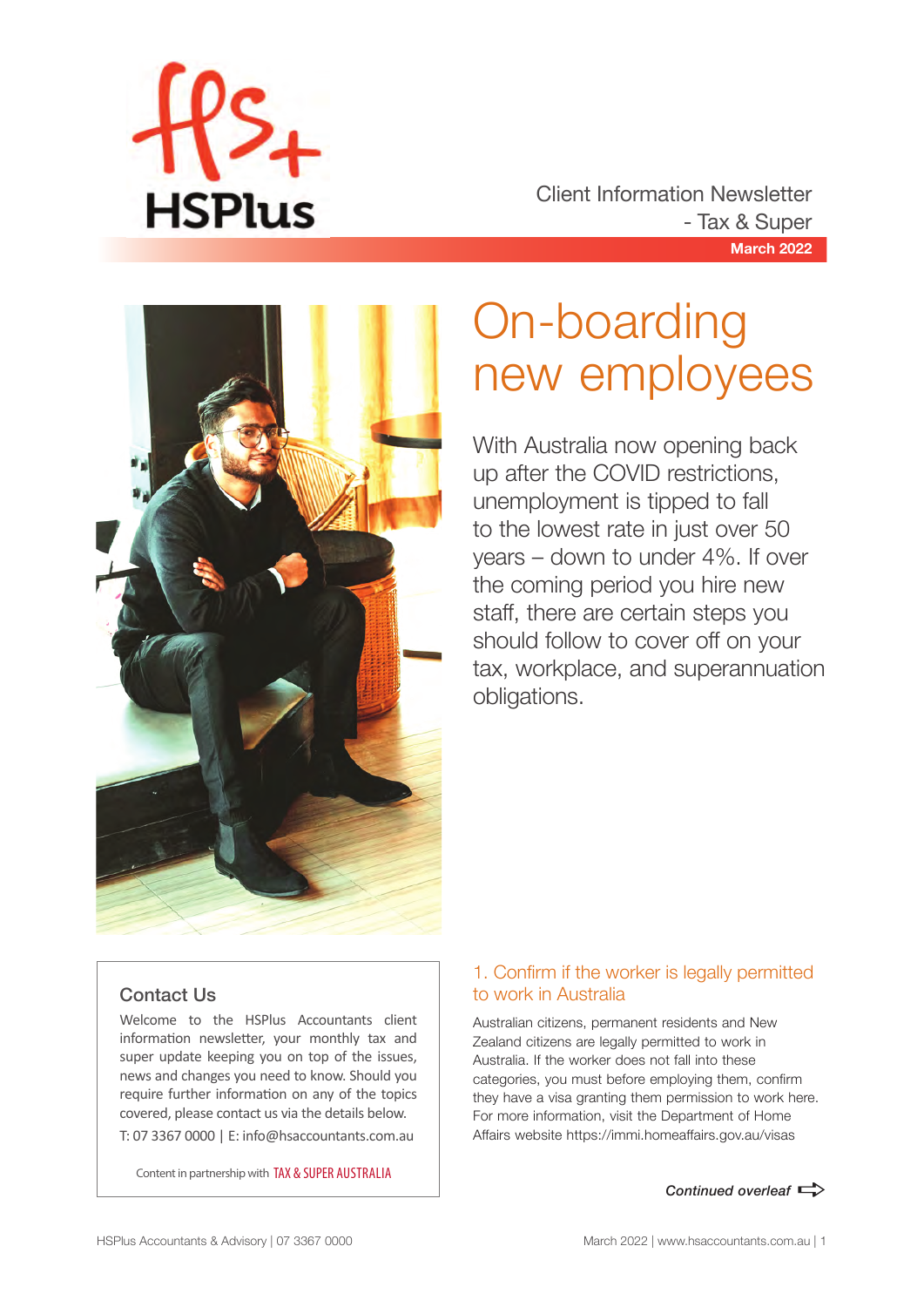#### **On-boarding new employees (continued)**

#### 2. Employee or Contractor?

Establish the nature of the engagement – is the worker an employee or contractor? This matters from a tax perspective because employers will have PAYG withholding obligations to employees. By contrast, no PAYG withholding obligations are owed to contractors unless there is a PAYG voluntary withholding agreement in place. You and a contract worker (payee) can enter into a voluntary agreement to withhold an amount of tax from each payment you make to them. This is a good way to help independent contractors meet their tax obligations. A voluntary agreement can cover a specific task or apply to successive arrangements between you and the worker. Either you or the contractor can end a voluntary agreement at any time by notifying the other in writing.

The employee/contractor distinction also matters for superannuation purposes. Employees are generally entitled to superannuation. From 1 July 2022, this also includes employees who earn less than \$450 per month. On the other hand, contractors are not entitled to superannuation unless they work under a contract that is wholly or principally for their labour.

While in many cases, the status of a worker may be clear cut, if as an employer you are in any doubt about the character of the relationship, then you are encouraged by the ATO to use their Employee Contractor Decision Tool. The tool asks the user a series of questions, and then reaches as a result depending on the answers provided. Print out the result and keep it on file. If you need further guidance or disagree with the result, speak to your accountant.

### **Employee or contractor? i**

If as an employer you are in any doubt about the character of the relationship, then you are encouraged by the ATO to use their Employee Contractor Decision Tool.

#### 3. Paperwork

Before commencing employment, employees should complete the following forms:

- **TFN declaration** this is so employers can work out how much tax to withhold from employees.
- Standard super choice form to offer eligible employees their choice of superannuation fund. Employers must fill in the details of their nominated super fund, also known as a default fund, before providing the form to an employee.

Note that employees can now access and complete pre-filled commencement forms through ATO online services via myGov

#### 4. Request stapled super fund

If you now take on a new employee and they don't choose a super fund, employers will have an extra step to take to comply with the choice of fund rules. That is, employers may need to request an employee's 'stapled super fund' details from the ATO. A stapled super fund is an existing super account linked, or 'stapled', to an individual employee so it follows them as they change jobs. This aims to reduce account fees. Employers can request stapled super fund details from the ATO using ATO online services.

#### 5. Confirm pay rates

An employee's minimum wages, including penalty rates, overtime rates, and allowances will in most cases be set out in the relevant workplace Award. Additionally, some employees have special minimum wages rates in their Award, for instance juniors, apprentices, and trainees. Contact Fair Work Australia on 13 13 94 if you are in any doubt about the applicable rates.

On the Fair Work front, employers are also generally required to provide new employees with a Fair Work Information Statement.

#### 6. State and Territory Obligations

Other issues may be in play when you take on a new employee, such a workers' compensation coverage.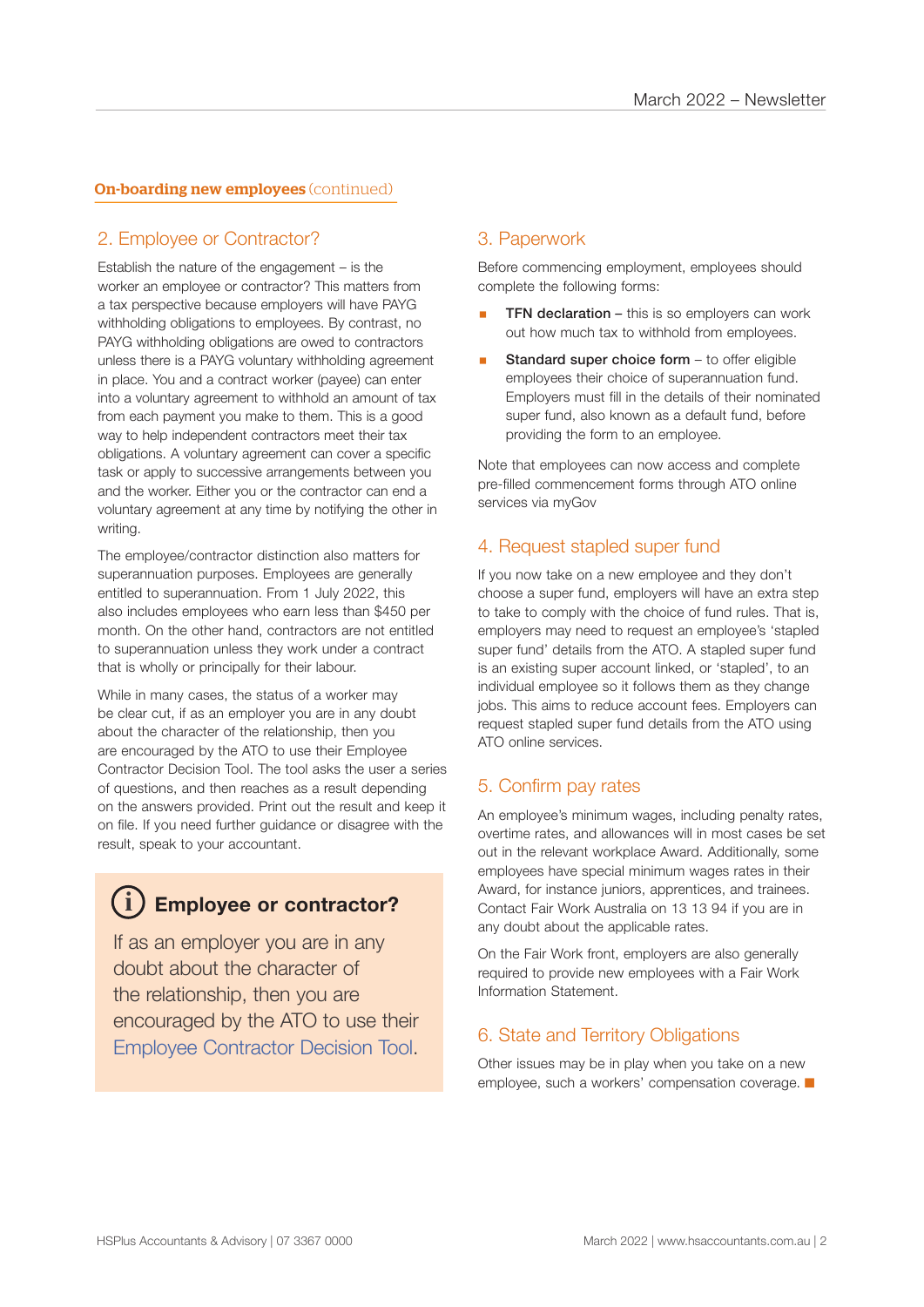### **Paying employees super through a super clearing house**

If you're a small business owner, you'll know that<br>you're required to pay your employees (and certain<br>contractors) superannuation guarantee (SG) in<br>addition to their salary or wages. But how do you pay f you're a small business owner, you'll know that you're required to pay your employees (and certain contractors) superannuation guarantee (SG) in your SG contributions in a simple and effective way? The answer is through a superannuation clearing house (SCH).

#### WHAT IS A SCH?

A SCH is an online portal that allows you to make all your super contributions for all your employees in one single payment.

The clearing house will then distribute the money to each employee's super fund on your behalf and according to your instructions. This means using a SCH can save you time and also minimise the risk of payment errors.

#### WHY DO CONTRIBUTIONS HAVE TO BE MADE ELECTRONICALLY?

Back in 2012, legislation was passed to make electronic payment of super compulsory. This was done to reduce the number of missing and lost super payments and make managing and reporting on payments simpler for businesses. As a result, employers must send contribution payments and data electronically in a standard format called 'SuperStream'. SuperStream transmits money and information consistently across the super system between employers, funds, service providers and the ATO. The data is linked to the payment by a unique payment reference number.

#### WHERE DO I FIND A SCH?

There are a few options available when paying super to employees' super funds which meet the SuperStream requirements. These include:

- Using a payroll system which is in line with SuperStream requirements, such as MYOB and Xero.
- Using your employer-nominated super fund's clearing house – most super funds provide access to a SCH service and will help you set up your account.
- Using the ATO's 'Small Business Super Clearing House' (SBSCH) – this free service is available to small businesses with 19 or fewer employees, or a turnover of less than \$10 million a year.
- Using a commercial SCH of your choice there are a number of private/commercial SCH service providers but they do generally come at a cost.

#### WHAT TO CONSIDER WHEN CHOOSING A SCH

Below are points to consider before choosing a SCH:

- Is the SCH SuperStream compliant? It may be worthwhile looking for another SCH if your preferred SCH does not meet the Government's SuperStream and Single Touch Payroll requirements.
- Is there a cost? If you're using a payroll system that offers a similar service to a SCH, there may be fees involved to use this software. If fees apply, check if the charge is per employee or per transaction as this will allow you to estimate your annual cost. Other SCH services can be a low or no-cost option, so it's best to research the costs involved (if any) before you choose a service.
- How long does it take to process payments? The time it takes for your payment to be processed by the SCH and deposited into employee super fund/s must be considered. For example, if you use the ATO SBSCH and provide the ATO with all of the required information, payments may take up to seven business days to be transferred through the clearing house before they reach employee super fund accounts. Thus, choosing a SCH that processes payments quickly and efficiently may minimise the number of enquiries from your employees.
- Does the SCH automatically validate employee information? It is worthwhile asking the SCH if they use the Australia Post database to automatically validate employee addresses. This will minimise the chance of errors and speed up processing times.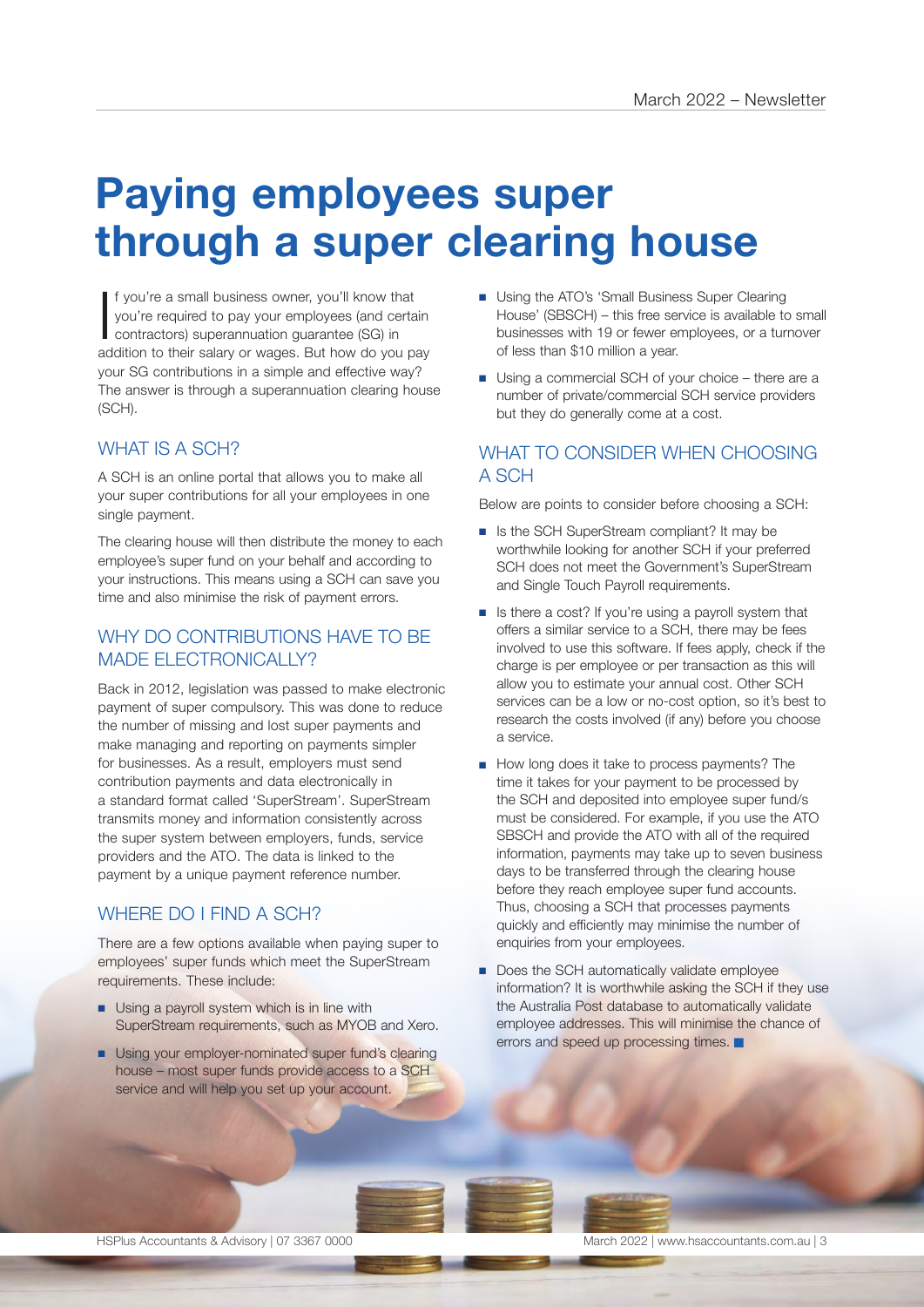## In-specie super contributions

Most contributions to a SMSF are made in cash, but did you know you can also contribute certain assets to your fund too? These types of contributions are called "in-specie" contributions and may be a good alternative to consider if you don't have available cash on hand and want to make a contribution to super.

#### What assets can be transferred in-specie to super?

While most superannuation funds can accept in-specie contributions, they occur more commonly with SMSFs than with industry or retail superannuation funds.

But only certain assets listed in the super laws can be transferred to an SMSF from a member of the fund.

> When you make an in-specie transfer to your SMSF, it can be treated as either a contribution (ie, non-concessional or concessional contribution) or as an asset purchase by the SMSF. Having an in-specie contribution treated as an asset purchase can be beneficial where the value of the asset is greater than the contribution caps available to the contributing member.

Most in-specie contributions are made using:

- Listed securities on an approved stock exchange (ie, ASX listed shares)
- An investment in a widely-held trust (ie, a retail managed fund), and
- Business real property (ie, where land and buildings are used wholly and exclusively in a business).

#### Treatment of in-specie contributions within the SMSF

Regardless of whether the contribution is made via cash or in-specie, in many respects they are treated in much the same way – for example:

- $\blacksquare$  The standard work test for super still applies eg, the member making the contribution must meet certain age and employment requirements in order to make the contribution
- The in-specie contribution will be counted toward the relevant contribution cap(s) in the same way, and
- In-specie contributions may result in a member being eligible to claim a personal tax deduction for some/ all of the contribution, based on the usual eligibility criteria.

For example, if business real property is valued at \$530,000 and it is transferred to an SMSF with its entire value considered a contribution, it could result in an excess non-concessional contribution of \$200,000.

To avoid this outcome, you could:

■ Treat \$330,000 of the in-specie transfer as a non-concessional contribution under the three-year bringforward rule, and

■ Treat the remainder as an asset sale. Here, the SMSF will pay you the market value of the asset being transferred

by transferring \$200,000 of cash or other assets owned by the fund to effect the sale on that portion of the property – keeping the member under the nonconcessional cap.



*Continued next page* a

Continued on page  $6 \Rightarrow$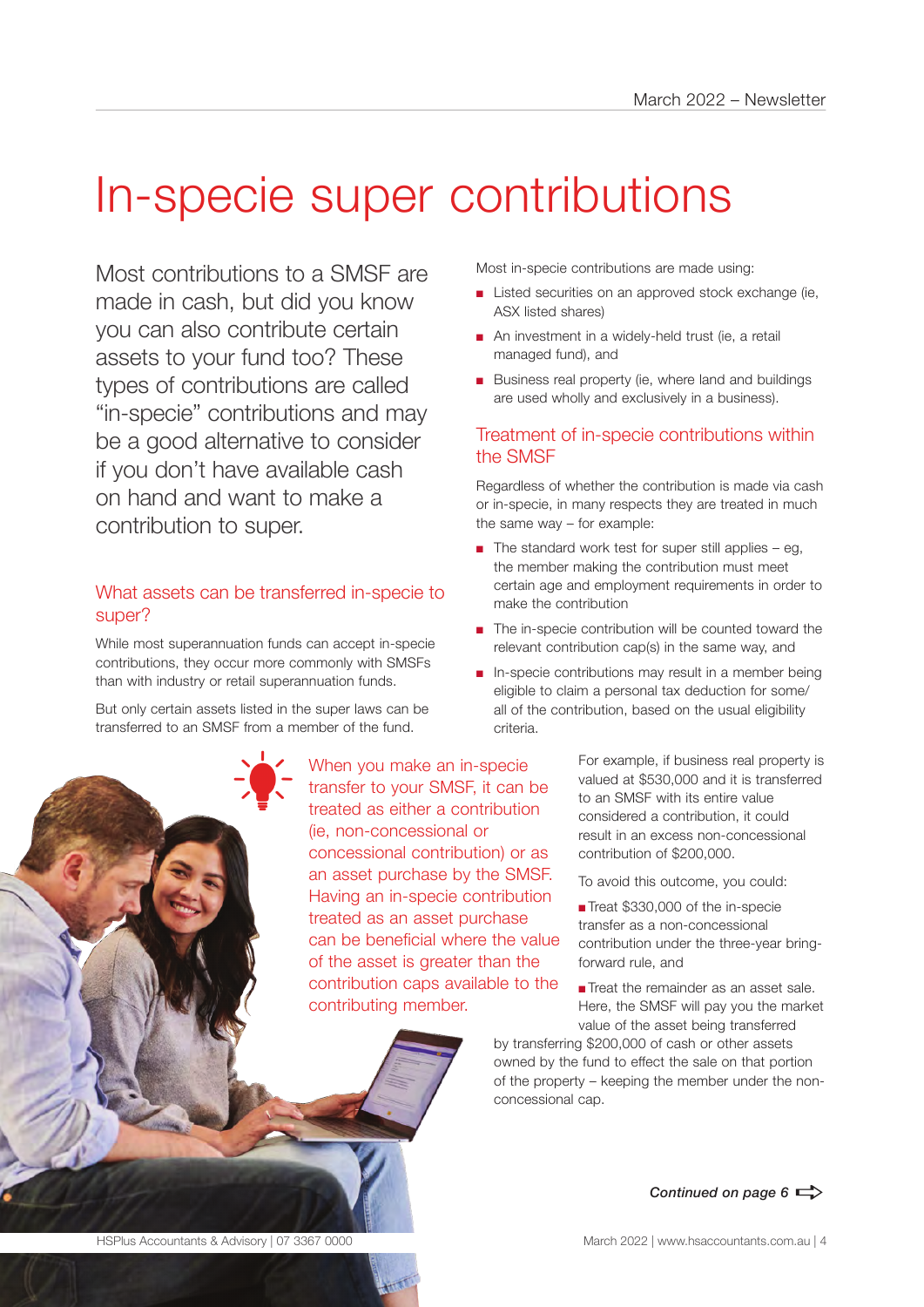## **Employee allowances**

Do your employees travel for work? The ATO has issued new guidance to help employers determine whether to pay employees a travel allowance or a living-away-from-home allowance (LAFHA).

There are some key differences between the treatment of the two types of payments:

- A travel allowance will generally need to be included in your employee's assessable income and may need to have tax withheld from it. It covers accommodation, food, drink or incidental expenses an employee incurs when they stay away from their home overnight or for a short period to carry out their duties. It's generally deductible to the employer.
- A LAFHA payment you provide to your employees may be considered a LAFHA fringe benefit. Where this is the case, it will need to be reported in your annual fringe benefits tax (FBT) return. LAFHAs are paid to compensate an employee for additional living expenses they incur if they are required to live away from home for an extended period for work purposes. In certain circumstances, such payments may be exempt from FBT for the employer and not taxable to the employee!

LAFHAs are paid where an employee has moved and taken up temporary residence away from his or her usual place of residence so as to be able to carry out their job at the new but temporary workplace. The employee has a clear intention/expectation of returning home on the cessation of work at the temporary location (in this sense, the employee is absent for a limited/finite period of time).

On the other hand, a travel allowance is paid for specific trips because the employee is travelling in the course of performing their employment duties but has not temporarily relocated as a LAFHA recipient would. The existing work location continues to be the employee's regular place of work. In travelling away from home, the employee simply takes travel items (such as toiletries and a few changes of clothes). Employees receiving a travel allowance will also typically use temporary styles of accommodation such as hotels.

A travel allowance provided by an employer is not taxed under the FBT regime but may be taxed under the PAYG withholding regime as a supplement to salary and wages. The ATO publishes guidelines each year on what it considers to be reasonable amounts for a travelling employee, and take the following factors into consideration:

- destination of travel (broken down into metropolitan cities, country centres within Australia and international countries)
- accommodation
- meals
- other incidentals
- employee annual salary (in ranges)
- specific rates for truck drivers.

Countries other than Australia are split into "cost groups", with each determining the reasonable amount of the daily allowance. These are determined based on the cost of living in that country and then numbered between cost groups one to six. Cost group one has the lowest daily allowance and cost group six has the highest.

The reasonable amounts are intended to apply to each full day of travel covered by the travel allowance, with no apportionment required for the first and last day of travel.

Where the employer has paid the employee less than the ATO-determined reasonable amount, then the employer is not obligated to withhold from the allowance nor does the employer have to include the allowance on the employee's PAYG income statement.

Key differences between the two types of payments are captured in the table on the following page.

Ultimately, allowances for travel are a handy employee retention tool – helping them cover the costs of workrelated expenses they may incur while travelling on or relocating for business. Speak with your advisor if you are uncertain about their taxation treatment.

**Continued next page**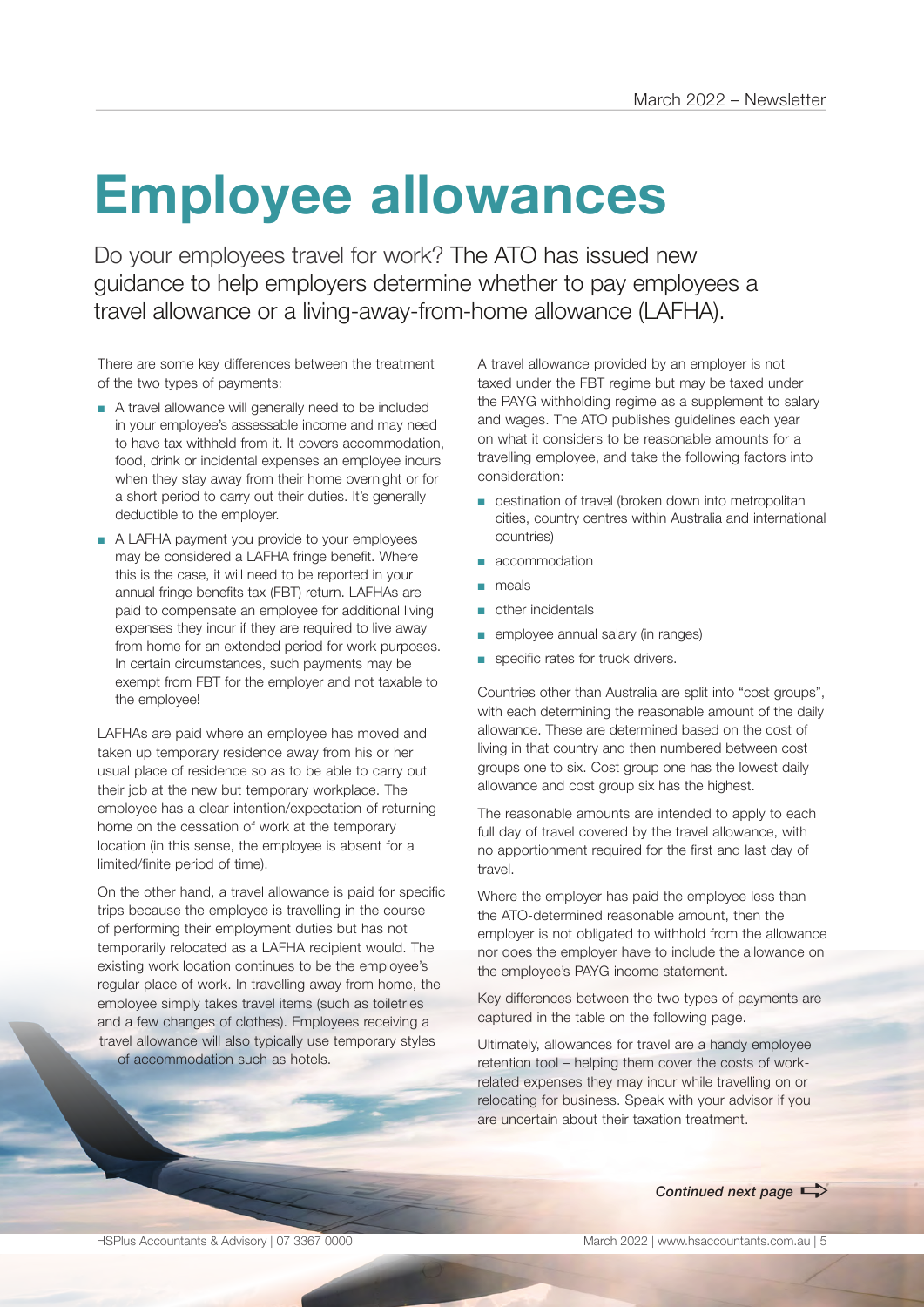#### **Employee allowances** (continued)

#### Key differences between travel and living-away-from-home allowances

| <b>TRAVEL ALLOWANCE</b>                                                                  | LAFHA                                                                                                                                                                  |
|------------------------------------------------------------------------------------------|------------------------------------------------------------------------------------------------------------------------------------------------------------------------|
| The existing work location continues to be the                                           | The employee has established a second or alternative                                                                                                                   |
| employee's regular place of work                                                         | work location                                                                                                                                                          |
| The employee simply takes travel items with them<br>(e.g. toiletries, change of clothes) | The employee effectively takes up temporary residence<br>away from what is considered their usual place of<br>residence, and may take residential belongings with them |
| The employee (and their family) continues to reside                                      | The employee has temporarily relocated, and their family                                                                                                               |
| near the existing work location                                                          | may also have joined them or visit them                                                                                                                                |
| The employee uses temporary styles of                                                    | The employee uses longer-term accommodation while                                                                                                                      |
| accommodation such as a hotel                                                            | away from home e.g. lease of residential premises                                                                                                                      |
| The employee is away on a specific trip for less than<br>a month or so                   | The employee is staying away to work at an alternative<br>work location for a significant period, generally more than<br>one month                                     |

#### In-specie super contributions (continued)

#### Benefits of making in-specie transfers

Making a contribution of assets rather than cash can benefit SMSF members as it allows them to increase the value of their retirement savings by transferring the aforementioned assets they already own into superannuation without the need to sell the asset first.

Where that asset is a property, such as business real property, it can then potentially be leased back to a related party of the fund to use in a business.

#### Points to consider when making in-specie transfers

As mentioned above, SMSFs can only accept certain types of assets, such as listed shares or business real property, as an in-specie contribution from a member. This rule therefore limits the types of assets that can be transferred to your fund. For example, a residential property you own personally cannot be transferred to your SMSF.

Further, because there is a change in ownership of the asset transferred from the member to the SMSF, the transfer is deemed to be a disposal for the member and any gain realised may be subject to capital gains tax.

The SMSF may also incur stamp duty and transaction costs when the asset is transferred to the fund.

#### What about in-specie transfers out of the fund?

Assets can also be transferred out of the fund as in-specie payments, although only lump sum payments can be made in-specie.

If you are in pension phase, pension payments have to be made in cash.

However, the rules on acquisitions from members do not apply to these transactions as the SMSF is disposing of the asset, not acquiring it.

#### Check your trust deed

Before attempting to make an in-specie contribution to your fund, its best to check your SMSF trust deed to confirm if you are allowed to make in-specie contributions and whether there are any rules or restrictions around what assets members can make as an in-specie contribution.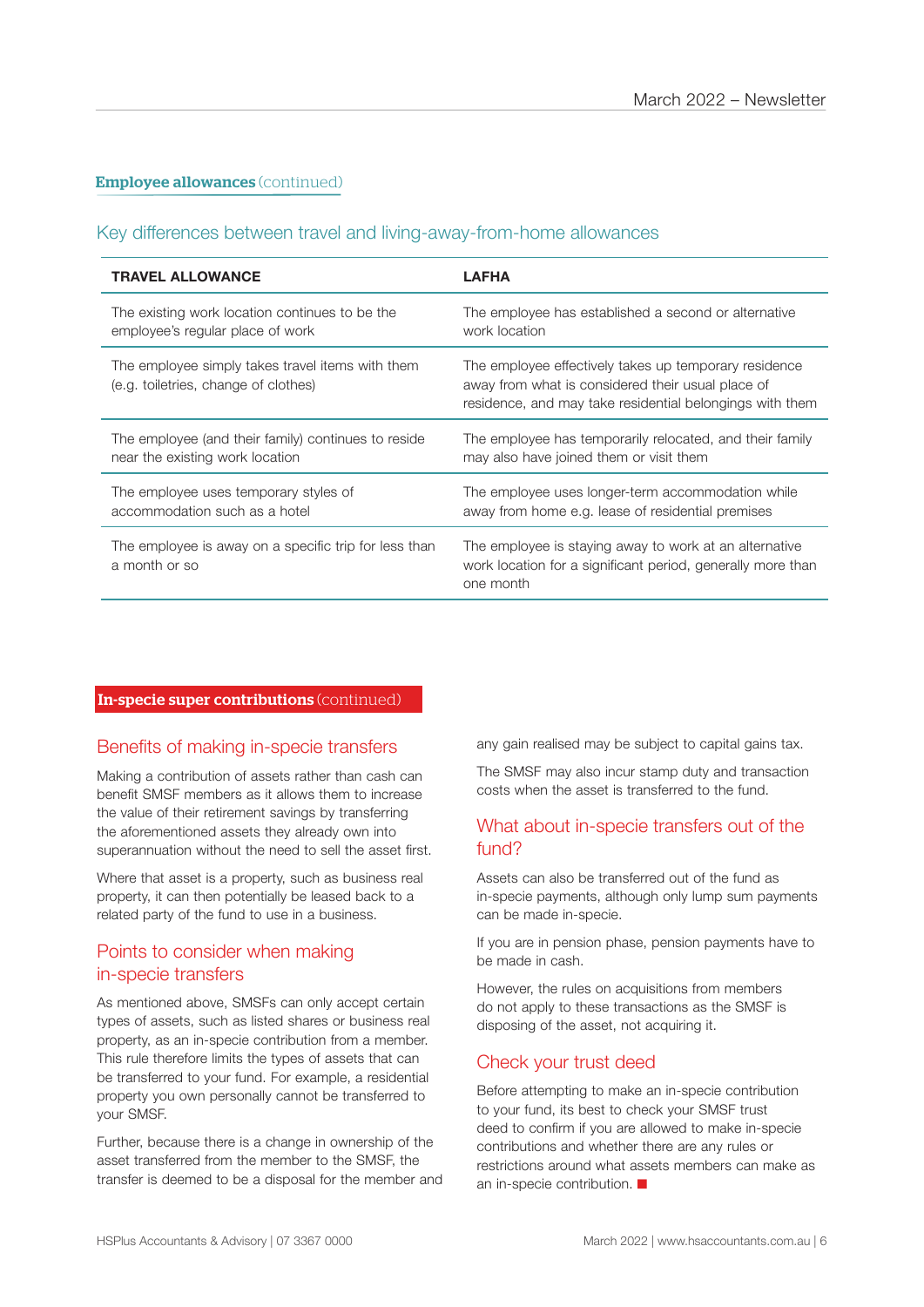# **Cashflow forecasts**

Now more than ever businesses should consider preparing cashflow forecasts.

According to the Australian Bureau of Statistics,<br>
the first three years of operation. The Australian<br>
Socurities and Investment Commission states that half of all small to medium businesses fail in Securities and Investment Commission states that poor cash flow is cited as a factor in 40% of business failures. Indeed, as Australia emerges from an economic recession, cashflow will be a key issue for all businesses – not just start-ups.

All businesses must ensure they have sufficient cash. at a particular time, to pay their bills. Cash is needed constantly in order to discharge a wide range of payment obligations which arise from many sources, including:

- the ATO
- suppliers
- banks
- employees, and
- insurers.

A cashflow forecast is a crucial cash management tool for operating your business effectively. Specifically, a cashflow forecast tracks the sources and amounts of cash coming into and out of your business over a given period. It enables you to foresee peaks and troughs of cash amounts held by your business, and therefore whether you have sufficient cash to fund your debts at a particular time.

Moreover, it alerts you to when you may need to take action – by discounting stock or getting an overdraft, for example – to make sure your business has sufficient cash to meets its needs. Cashflow forecasts also allow you to see when you have large cash surpluses, which may indicate that you have borrowed too much, or you have money that ought to be invested.

In practical terms, a cashflow forecast can also:

- reduce your reliance on external funding
- improve your credit rating
- assist in the planning and re-allocation of resources and
- help you to recognise the factors that have a major impact on your profitability.

At this point, a distinction should be drawn between budgets and cashflow forecasts. While budgets are designed to predict how viable a business will be over a given period, unlike cashflow forecasts, they include non-cash items, such as depreciation and outstanding creditors. By contrast, as stated above, a cashflow forecast focuses on the cash position of a business at a given period. Non-cash items do not feature. In short, budgets will give you the profit position; cashflow forecasts will give you the cash position.

A cashflow forecast is usually prepared for either the coming quarter or the coming year. Whether you choose to divide the forecast up into weekly or monthly segments will generally depend on when most of your fixed costs are incurred. When you are making forecasts, it is important to use realistic estimates. This will usually involve looking at last year's results and combining them with economic growth, and other factors unique to your line of business.

Usually a forecast will list:

- receipts
- payments
- excess receipts over payments (with negative figures displayed in brackets)
- opening balance
- closing bank balance.

If you are uncertain of how to prepare a cashflow forecast, consult your bookkeeper or accountant.